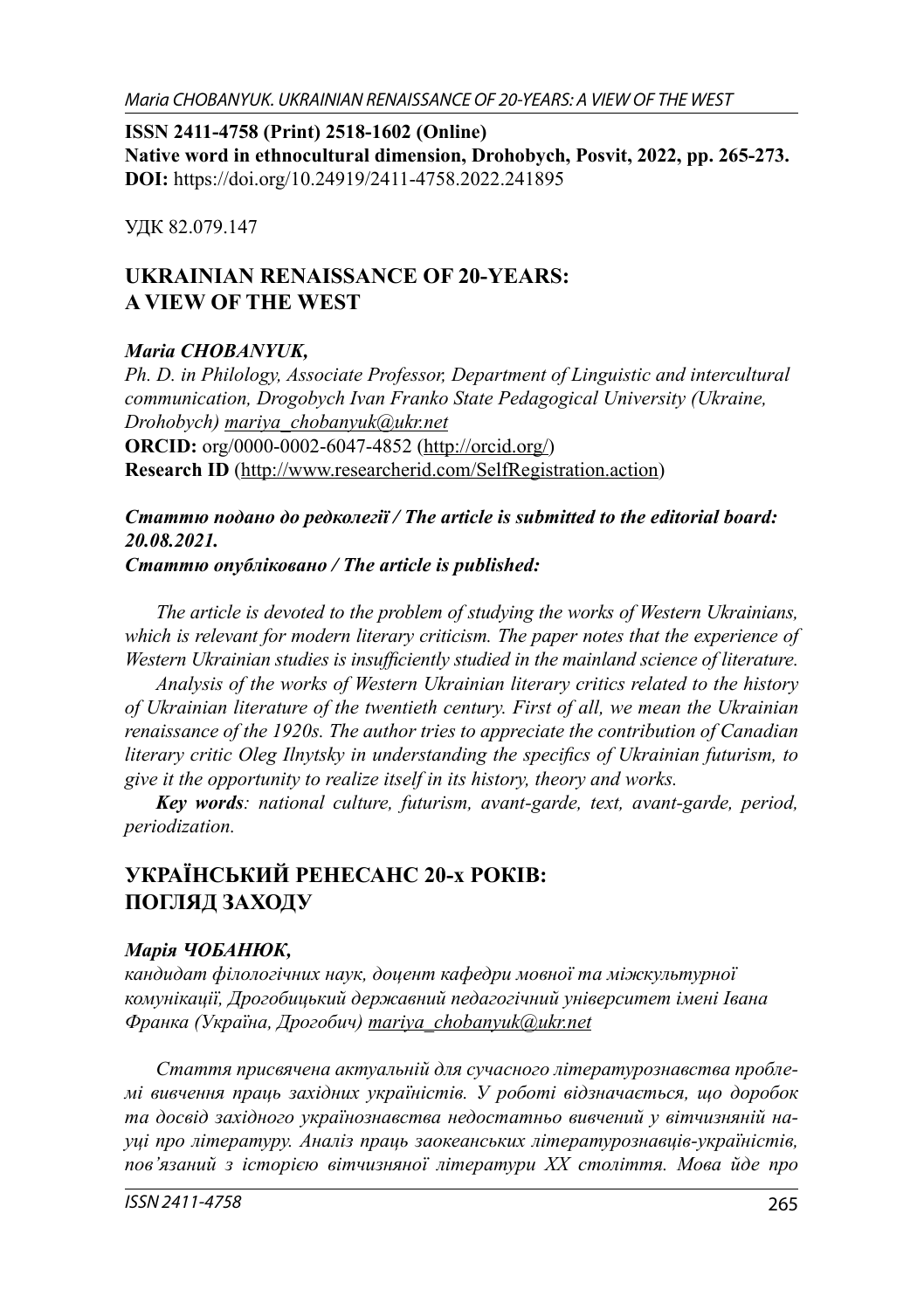*український ренесанс двадцятих років. Автор має на меті оцінити та проаналізувати вклад відомого науковця Олега Ільницького (Канада) в осмисленні специфіки українського футуризму.*

*У дослідженні зазначено, що велика кількість літературного доробку цього періоду було вилучено з усіх друкованих після 30-х років антологій літератури, а твори визначних письменників, які були репресовані режимом Сталіна, надійшли до так званих спецфондів. Зрозуміло, що ці літературні надбання неможливо було вивчати в радянському літературознавстві, а їхні імена і твори згадувалися лише як взірці буржуазно-національної ідеології в літературі.*

*Література футуризму творилася в контексті багатьох мистецтв. У дослідженні відзначено, що український футуризм дебютував тоді, коли українське суспільство ставило перед собою питання про те, якою має бути нова національна культурна норма. Науковці, вивчаючи цей період, дійшли висновку, що поряд із авангардом, тріумфованим у Москві й Санкт-Петербурзі, в Україні існував свій авангард, який свідомо захищав власні національні особливості. Зосереджений переважно в Києві та Харкові, він не став належним об'єктом зацікавлення Заходу і був сприйнятим як «російський» чи «радянський», а не власне український.*

*Ключові слова: національна культура, футуризм, авангард, текст, авангардизм, період, періодизація.*

**Relevance of research.** Futuristic literature was created in the context of many arts. Ukrainian futurism made its debut when Ukrainian society questioned what the new national cultural norm should be. «The search for one's own literary identity is a significant and constant process. The discussion about the new status and new quality of the Ukrainian science of literature is not exhausted or finished, but from time to time flares up with new force. Some scholars provoke its development, others point to the repetition of arguments, others act as representatives of Ukrainian opportunism and call for an end to all literary disputes, as they distract the writer from the main thing – writing texts «(Chobanyuk, 2019, p. 151).

Researchers studying this period discovered that, along with the avantgarde that triumphed in Moscow and St. Petersburg, there was a separate, parallel avant-garde in Ukraine that consciously defended its national characteristics. Concentrated mainly in Kyiv and Kharkiv, it has never been as interested in the West as it is in Russian avant-garde. And even when it was noticed, it was perceived as «Russian» or «Soviet» rather than actually Ukrainian.

**Analysis of recent research**. The Ukrainian avant-garde was a stimulus for Yu. Lavrinenko's literary studies («The Shot Revival: An Anthology 1917-1933»), Yu. Sherekh («Thoughts against the flow»), Yu. Lutsky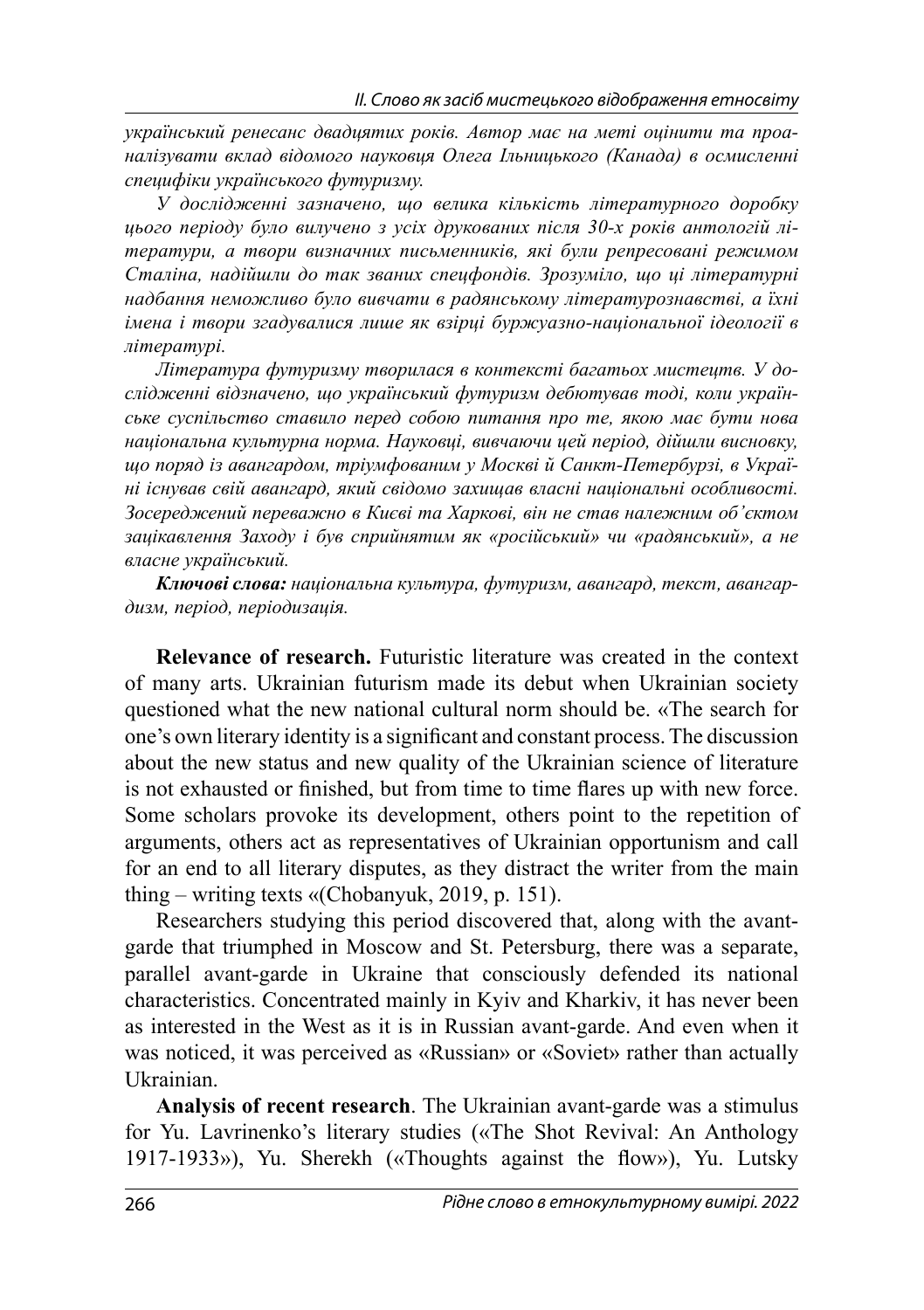(«Reflections on VAPLITE»), O. Ilnytsky («Excommunication from Futurism»), G. Grabovych («Symbolic Autobiography in the Prose of Mykola Khvylovy»), M. Shkandriy («Ukrainian Prose Avant-Garde of the 20s»), M. Pavlyshyn («Squaring the circle: prolegomenos to the assessment of Vasyl Stus») and others.

 **The purpose** of our research is to analyze the works of Western Ukrainian literary critics, related to the history of Ukrainian literature of the twentieth century. First of all, we mean the Ukrainian renaissance of the 1920s. We know that a lot of literary material of this period was removed from all printed after the 30th year of literary history, and the works of prominent writers repressed by the Stalinist regime were removed to the so-called special funds. It is clear that their work could not be studied in Soviet literary criticism, and their names and works could exist only as examples of bourgeois-national ideology in literature [6]. That is why Ukrainian literature of the 1920s and 1930s, which Yu. Lavrinenko called the "shooting revival," became a priority research topic for American Ukrainians. Special attention of Western scholars is focused on the figure and work of Mykola Khyylovy, on the organization of VAPLITE, the literary discussion of 1925 – 1928, the avant-garde of the twenties of the last century. O. Pahlovska believes that the diaspora has managed to be "a medium between Ukraine and the world in the most terrible times" (Pahlovska, 2002, p. 18).

O.Ilnytsky, according to R.Gromyak, belongs to those diaspora Ukrainians, thanks to whom a «new view of Soviet literature» was created (Gromyak, 1997, p. 51). In his scientific works, the literary critic mainly studies the literary process of the 1920's and 1930's in Ukraine. «Ukrainian Futurism  $(1914 - 1930)$ <sup>2</sup> – doctoral dissertation  $(1979 - 9983)$  O. Ilnytsky, written under the guidance of Professor J. Grabovych. This work, later substantially revised and expanded, became the basis of the book of the same name. The theme of the book «Ukrainian Futurism (1914 – 1930)» is the story of a littleknown avant-garde, which appeared in literature. The scientific exploration of the Canadian literary critic, which became the object of our study, is devoted to a detailed analysis of the artistic breakthrough made by M.Semenko, G.Shkurupiy, O. Slisarenko, L.Kurbas and others and thanks to which for the first time in several centuries Ukrainian culture European artistic life. R.Gromyak, F.Pogrebennyk, L.Skoryna sporadically addressed this problem.

Oleg Ilnytsky believes that Ukrainian futurism grew out of the early currents of modernism in Ukraine in 1900 – 1910 and was a response to them. The fact that this avant-garde, which had been spreading among Ukrainian society since 1914 and demonstratively resisted merging with imperial currents, was only one of many signs that finally confirmed the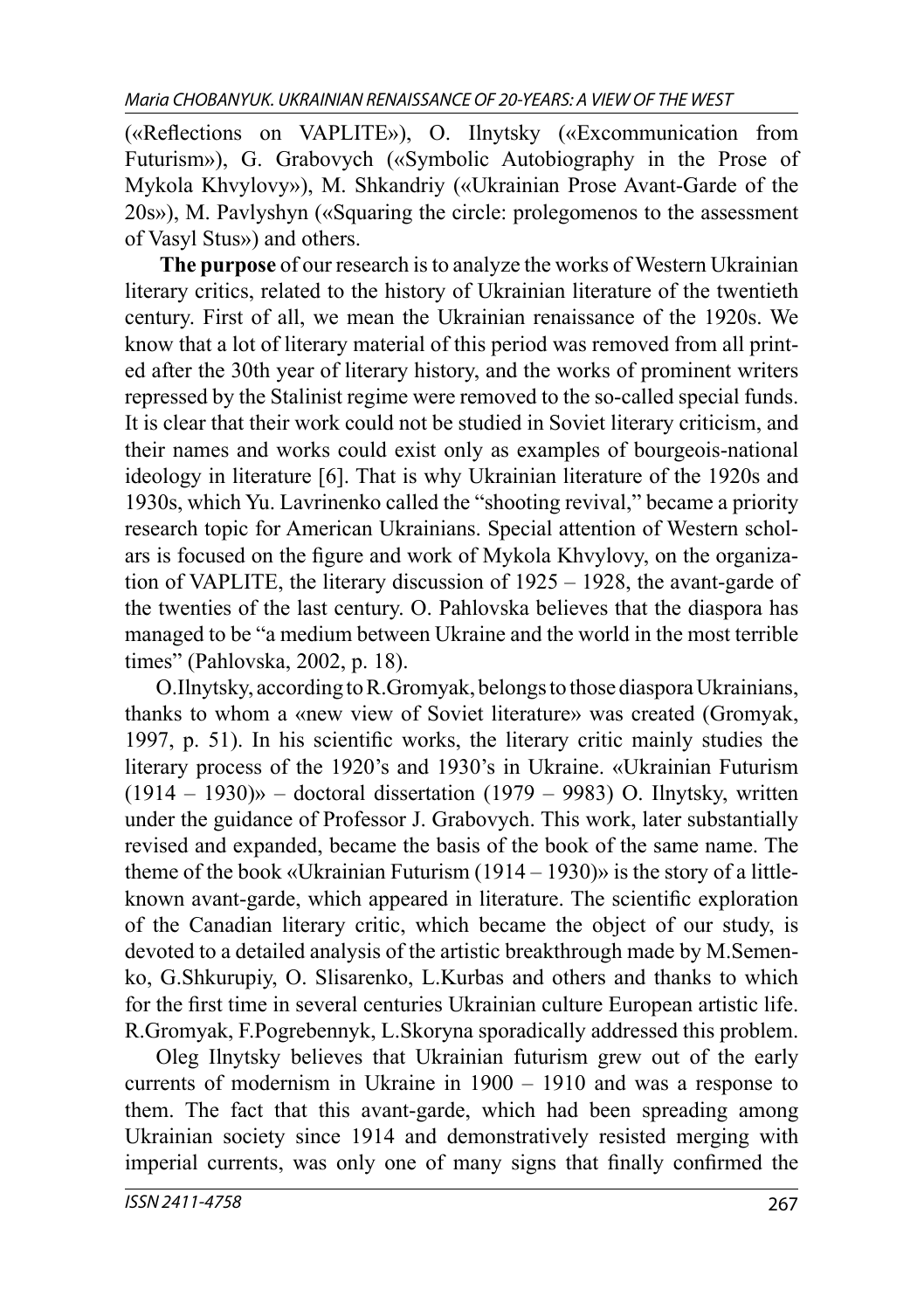long process of breaking with the imperial cultural stream and gradually manifesting Ukrainian itself. In 1917 it went through a political attestation – the proclamation of Ukraine's independence from Russia.

F. Pogrebennyk believed that «the basic principle of the new culture was the rejection of populism and provincialism (the brand of Ukrainian colonialism in the empire) and the recognition of Europe – especially in its traditionalist and classical version – as the primary cultural model» (Pogrebennyk, 1990, p. 12). It is clear that the intelligentsia of that time reacted anxiously to the sudden emergence of a radical artistic movement that rejected the tradition and idea of «national» art, while admiring the charms of everything exotic, exceptional and new. Ukrainian «virtuous» society immediately struck at futurism as a foreign encroachment on the national and tried to purge itself of it in the name of good taste and high art. Livshits recalls that "the futurists appeared as Martians, unrelated to any country, nationality and, in general, to this planet ..., eternal abstractions "(Shkandriy, 1995, p. 143).

Trying to conceptualize Ukrainian futurism, one must realize that the very name of the movement does not exhaust its essence. Given both theory and practice, this Ukrainian phenomenon, according to M.Shkandriy, does not fit into any, say, «classical» interpretations of futurism, such as Italian or Russian.

Working on his scientific research, O.Ilnytsky set himself the goal of giving Ukrainian futurism a chance to realize itself in its history, theory and works; to place it in the context of the European and Russian avant-garde and to capture, at least in general, some of the most notable ideological and artistic features that make it similar to contemporaries and immediate predecessors. According to the scientist, Ukrainian futurism is a heterogeneous avant-garde movement on a broad basis. However, strictly speaking, «it is not about style or mannerism, but about a certain understanding of art» (Ilnytsky, 2003, p. 377). Its «aesthetics» – novelty and the ability to surprise. Against the broad context, the movement is part of the twentieth-century response to naturalism, realism, and the representative art of the twentieth century. Ukrainian futurism, formalistic in nature, is fully aware of its own techniques and methods. In place of the metaphysics of modernism, it put rationalism. Ukrainian futurists believed that they would be able to combine art and life.

Ukrainian futurism was a movement created not only by the futurists themselves. It (the movement) emerged under the influence of various political courses, to which it also owes some of its traits. O. Ilnytsky notes that Ukrainian futurism as a movement had a certain mission – to change the orientation of Ukrainian literature and still introduce it in the twentieth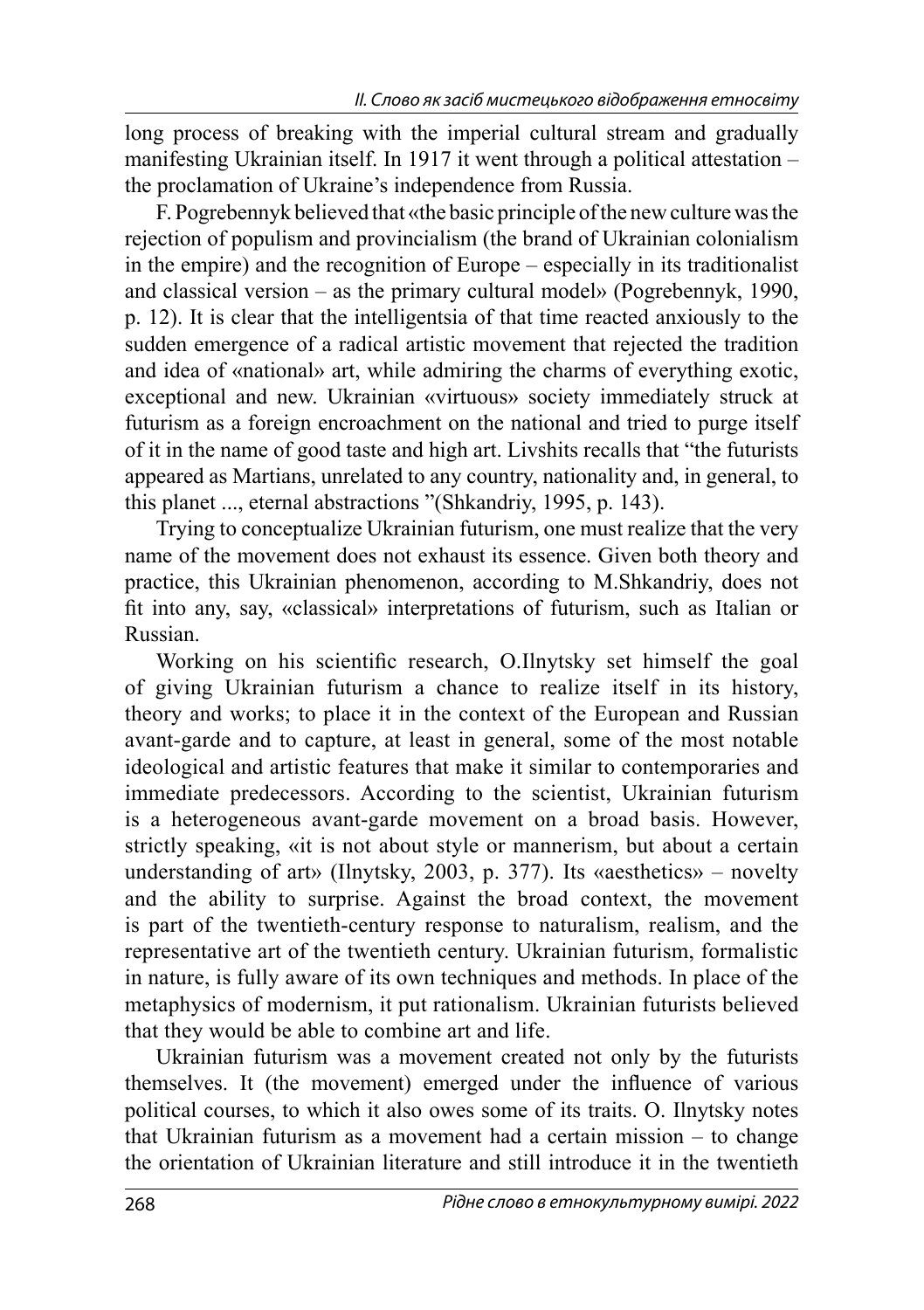century, even against its will. This explains its short-lived focus on massism, constant controversy with tradition and its preoccupation with concerns about the spread of «influence» in the cultural arena. This is also how O. Ilnytsky explains the Lyknep character of the «New Generation»: the magazine was destined to present such a face of Europe, which would not be able to show either VAPLITE or neoclassicists.

According to the Canadian scientist, Ukrainian futurism was not so much studied as involved in comparisons. Comparative studies invariably revealed its «anemia» and called it a timid echo of some much more original, perfect proto-movement. Focusing on the name itself, critics did not notice in it almost anything that would not be indicated by something else's source «(Shkandriy, 1993, p. 52).

According to the literary critic, the diverse and, at first glance, contradictory literary practice of Ukrainian futurism owes its consistency and unity to one important «founder» – the experiment, that is, it is a «captivity of novelty.» Contrary to the demands of the times, and again due to cultural and political circumstances that led to the belittling or even masking of the basic principle, the movement was still guided by it, literally, to the end. In 1930, Mikhail Semenko insisted: «... we say that we must take care not only of today but also of tomorrow, and this requires certain tests and experiments, that is, in practice – successful and unsuccessful experiments» (Ilnytsky, 2003, p. 251).

The Canadian scholar sums up the significance of Ukrainian futurism as follows: first, it was one of the main historical events, without which it is impossible to comprehend and understand the most important periods of Ukrainian culture in the 1910s and 1920s; secondly, it is an original literary phenomenon, which left behind works of «inalienable» value and attractiveness. O. Ilnytsky's research shows that Ukrainian futurism was not insignificant, uncommon (especially by the standards of the avant-garde), unpatriotic. We have before us one of the most important movements of his time – and any history of literature, which neglects its ideology and aesthetic positions, gives an incomplete and distorted picture of the literary process.

History testifies to its energy, determination and unconquered spirit. It fought opponents from almost every stratum of Ukrainian society and constantly demonstrated its independence, acting as an exceptional force in the fight against cultural stagnation. In 1914, M. Semenko was ahead of his time, touching on many of the problems that arose during the great literary discussion, among them the issue of artistic quality and the humorous («sincere») nature of Ukrainian literature was especially important. For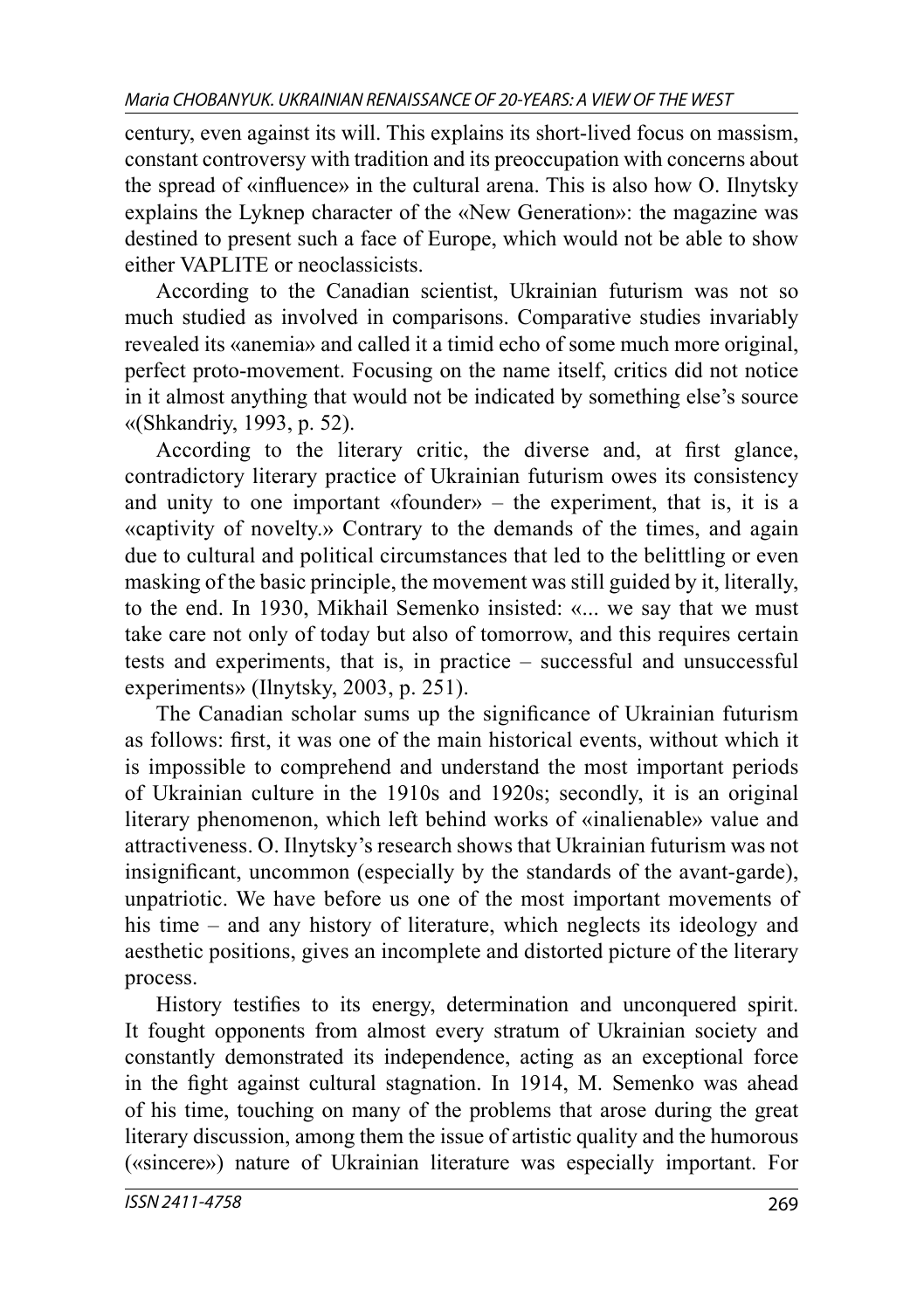this he deserves the same respect as the members of VAPLITE. Like them, Semenko's organizations helped fight the influence of such vulgar literary groups as Plow and VUSPP. As avant-garde, that is, one that is always «ahead», futurism, of course, had a limited number of potential supporters, but its influence, according to O. Ilnytsky, in the cultural arena was greater than critics admit. The futurists surprisingly successfully recruited followers and turned writers to their cause. The impetus they gave spread, of course, without their participation. It was thanks to radicalism that futurism helped pave the way for other innovative writers and made a significant contribution to maintaining the spirit of constant discovery that was well felt in Ukrainian culture at the time. Undoubtedly, he influenced the general atmosphere – and accelerated the flowering of free poetry and experimental prose.

The works of writers Yuri Smolych, Mike Johansen and Yuri Yanovsky cannot be considered without paying attention to the ideas of «left» prose. In order to understand the significance of the achievements of the movement, there is no need to admire all futuristic works or every futuristic writer. Of course, in this group, as in any other, you can find mediocrity. However, this is not a reason not to take it into account at all. The movement was successful and failed. However, it is impossible to describe futurism by reducing the phenomenon to the work of one author or to the analysis of one work. The repertoire of futurism is rich in style, subject matter and key. Agitation is not typical of the movement at all, as are some of Semenko's intimate and gloomy poems. Sometimes – simplification; sometimes – an extreme complication. We see a deliberate desire not to be «pressed against the wall» (Ilnytsky, 2003, p. 379). Not only a significant criticism of Ukrainian reality, but also a projection of its decisive alienation from its society is an unusual case in the history of Ukrainian culture. In the context of these reflections, O. Ilnytsky concludes – and it is difficult to disagree with him – that this was in fact one of the strangest movements of the 1920s, because of which it earned a reputation as an «inorganic» phenomenon of Ukrainian culture. Ukrainian science and criticism were unprepared to accept the challenge of the avantgarde. The passion, ideology and aesthetics of futurism remained distant and alien to them. According to the scientist, critics and scholars were mostly conservatives and inclined to populist or modernist beliefs. For them, futurism was an insurmountable barrier. It is clear that there was no mediator between the Ukrainian avant-garde and the public. Criticism, which is entrusted with such a role (which the formalists in Russia succeeded in), failed to take this place and in fact moved to the side of the «uninitiated» public.

The futurists themselves compensated for the lack of time in the best way, albeit to the best of their ability, by trying to explain their tasks on their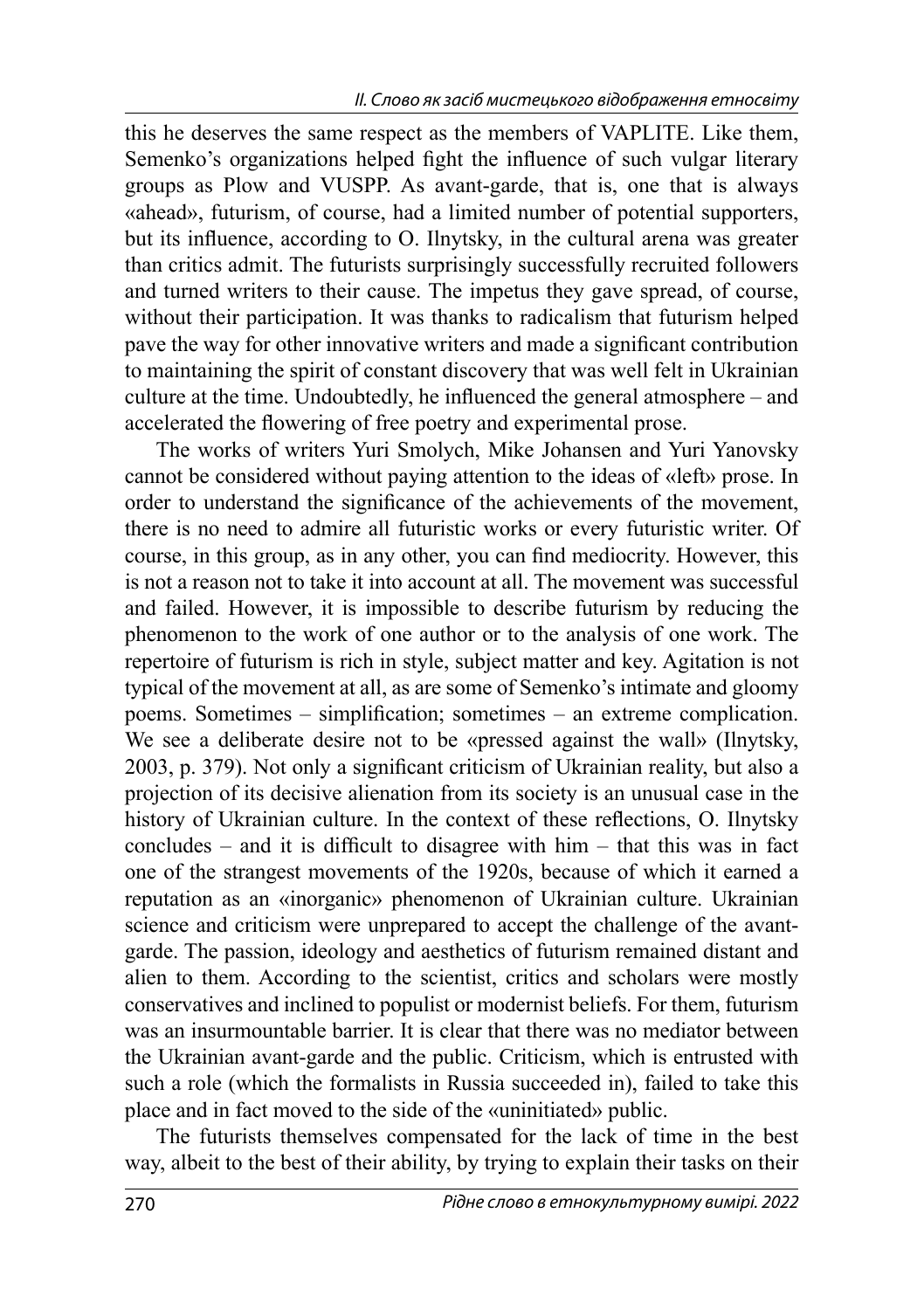own. In short, the sad fate of futurism in Ukrainian literary history cannot be considered a certain assessment of the meaning and value of the movement itself, in fact, its fate is the result of neglect of literary criticism.

Today M. Semenko returns to literature, criticism restores him to the rights of a poet. In his scientific works, O. Ilnytsky urges us to look at Semenko as an organic avant-garde. «I have no doubt that any attempt to understand his life and work outside this context will be a futile effort» (Skorina, 2002, p. 41).

In his literary work, M. Semenko never pretended to be a complete futurist, he did not even strive for it, because he believed that in this way he would restrict his freedom of creativity. He did not seek the canon, but rather the search. Critics expected a futuristic aestheticism from him. For M. Semenko, the practice, improvement of even the «futuristic» style stood in the way of literary play and formal experiments. It is impossible not to notice that throughout his career he was in a constant literary movement: he constantly changes in the field of genre, stanza, rhyme, line, language, intonation, even changes the psychological posture of the lyrical hero. This also explains the genre uniqueness of most of his works. We find in him «command», visual poetry, sound poetry, the so-called «found», or «ready» (found, ready-made) poetry, (his famous «Monday, Tuesday ...»), and much more. All this is tested, but not for long. Sometimes the test is unsuccessful, sometimes it reaches a high level of art, but he does not return to the subject. He is constantly looking for some new approach, storming the boundaries of what is allowed, achieved, defended both in his own work and in literature in general. The lyrics make up the largest part of his work, but it is also constantly changing and eventually rejected. His work is so diverse that «it is often difficult to recognize Semenko in Semenkov» (Ilnytsky, 2003, p. 42).

Thus, M. Semenko is an avant-garde with his unusual approach to literature and literary creativity; O. Ilnytsky believes that M. Semenko is avant-garde with his consistent inconsistency. To understand it correctly, it is not enough to focus only on individual works, to understand the originality of its rhyme, syntax, language, etc., because Semenko was not a reformer or innovator in the traditional sense of the word – it was a dialogue with art, with literature as such. According to O. Ilnytsky, M. Semenko by his «trial» denies the traditional «great» literature and even the very title of «poet». This complicates the traditional relationship between the writer and the reader, who has a responsibility to navigate in entirely new forms and styles.

**Conclusions**. The future researcher will once note that Ukrainian literary criticism has gone through three stages in the interpretation of futurism and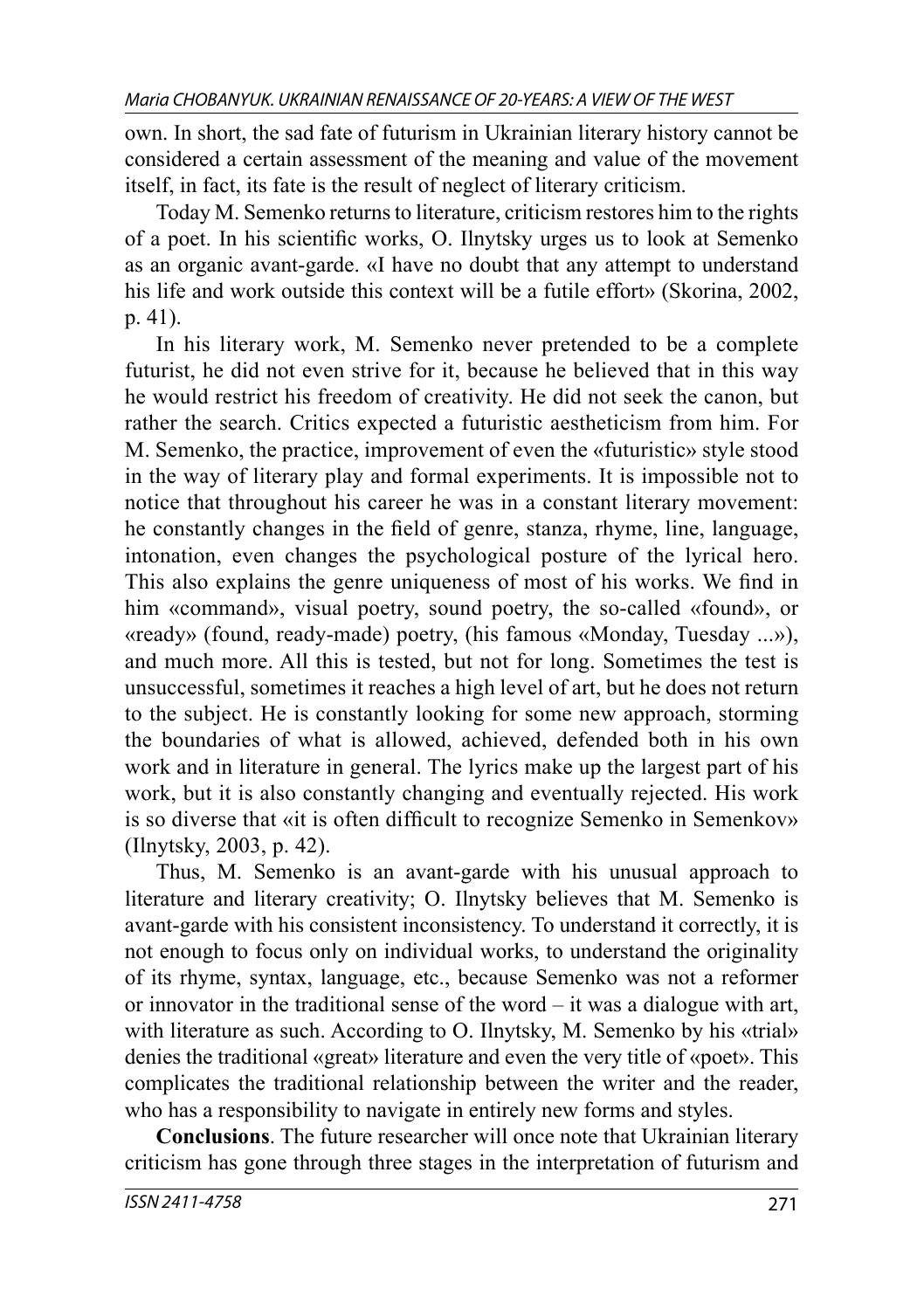the work of Mykhailo Semenko. The first is denial: they are harmful and dangerous to Ukrainian culture. In the second stage, futurism was still a negative phenomenon, but the first attempts to rehabilitate Semenko began. Finally, the third came to a full understanding of futurism and the role of this trend in the work of the leader. Conclusions. The future researcher will once note that Ukrainian literary criticism has gone through three stages in the interpretation of futurism and the work of Mykhailo Semenko. The first is denial: they are harmful and dangerous to Ukrainian culture. In the second stage, futurism was still a negative phenomenon, but the first attempts to rehabilitate Semenko began. Finally, the third came to a full understanding of futurism and the role of this trend in the work of the leader.

**Prospects for further research**. Contemporary Ukrainian culture is enriched not only by the forgotten names of Ukrainian literature, such as Mykhailo Semenko, who return to literature, but also by interesting, original, deeply scientific studies of their work, such as O. Ilnytsky's monograph «Ukrainian Futurism (1910-1930)». The Ukrainian avant-garde of the 1920s, as well as the scientific intelligence of Western Ukrainians, deserve the attention of young scientists.

### **СПИСОК ЛІТЕРАТУРИ**

Гром'як, Р. (1997). *Еміграція і художня література: грані, проблеми і аспекти дослідження*. *Давнє і сучасне.*Тернопіль.

Ільницький, О. (1995). Відлучення від футуризму. *Слово і Час, 9,* 39 – 43.

Ільницький, О. (2003). *Український футуризм (1914 – 1930)*. Львів : Літопис. Скорина, Л. (2002). *Література та літературознавство українського зарубіжжя*. Черкаси.

Пахльовська, О. (2002). «*Україна – діаспора» сьогодні: криза і перспектива, 51.* Київ.

Погребенник, Ф. (1990). Ільницький Олег Степанович. *Українська літературна енциклопедія.* (Т. 2). Київ : «КМ Академія».

Чобанюк, М. (2019). Співвідношення мистецтва слова та науки як літературознавчий синтез. *Рідне слово в етнокультурному вимірі,* 151 – 158. Дрогобич : Посвіт.

Шкандрій, М. (1993). Український прозовий авангард 20-х. *Слово і Час, 8,*  $51 - 57.$ 

Шкандрій, М. (1995). Модернізм, авангард і естетика Михайла Бойчука. *Сучасність, 9,* 137 – 139.

## **REFERENCES**

Hromʺyak, R. (1997). *Emihratsiya i khudozhnya literatura: hrani, problemy i aspekty doslidzhennya. Davnye i suchasne.* [Emigration and fiction: facets, problems and aspects of research. Ancient and modern]. Ternopilʹ. [in Ukrainian]